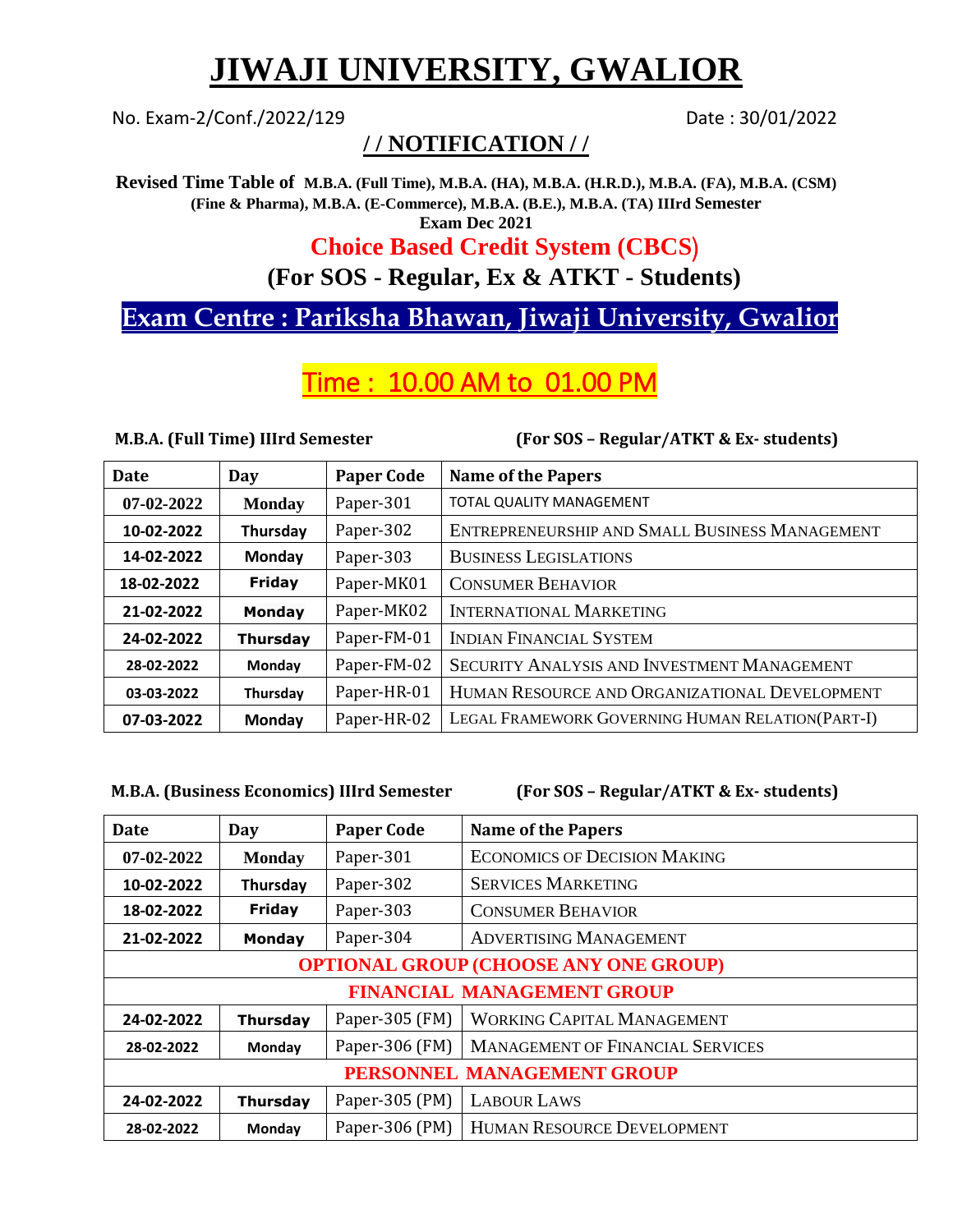| Date             | Day             | <b>Paper Code</b> | <b>Name of the Papers</b>                  |
|------------------|-----------------|-------------------|--------------------------------------------|
| $07 - 02 - 2022$ | <b>Monday</b>   | Paper-301         | PROJECT MANAGEMENT                         |
| 10-02-2022       | Thursday        | Paper-302         | <b>FINANCIAL SERVICES</b>                  |
| 14-02-2022       | Monday          | Paper-303         | <b>RESEARCH METHODOLOGY</b>                |
| 18-02-2022       | <b>Friday</b>   | Paper-304         | <b>BANKING LAW AND PRACTICE</b>            |
| 21-02-2022       | <b>Monday</b>   | Paper-305         | <b>MANAGEMENT INFORMATION SYSTEM</b>       |
| 24-02-2022       | <b>Thursday</b> | Paper-306(A)      | SECURITY ANALYSIS AND PORTFOLIO MANAGEMENT |
|                  |                 | Paper-306(B)      | FINANCIAL ADMINISTRATION OF INDIA          |
|                  |                 | Paper-306(C)      | <b>ADVERTISING MANAGEMENT</b>              |

**M.B.A. (Financial Administration ) IIIrd Semester (For SOS – Regular/ATKT & Ex- students)**

#### **M.B.A. (Human Resource Development) IIIrd Semester (For SOS – Regular/ATKT & Ex- students)**

| <b>Date</b>  | Day             | <b>Paper Code</b> | <b>Name of the Papers</b>          |
|--------------|-----------------|-------------------|------------------------------------|
| $07-02-2022$ | <b>Monday</b>   | Paper-301         | <b>COMPUTER APPLICATION IN HRD</b> |
| 10-02-2022   | Thursday        | Paper-302         | <b>BUSINESS AND CORPORATE LAW</b>  |
| 14-02-2022   | <b>Monday</b>   | Paper-303         | <b>TOTAL QUALITY MANAGEMENT</b>    |
| 18-02-2022   | <b>Friday</b>   | Paper-304         | PUBLIC RELATIONS.                  |
| 21-02-2022   | <b>Monday</b>   | Paper-305         | <b>UNION MANAGEMENT RELATIONS</b>  |
| 24-02-2022   | <b>Thursday</b> | Paper-306 $(A)$   | <b>STRATEGIC MANAGEMENT</b>        |
|              |                 | Paper-306 $(B)$   | <b>ADVERTISING MANAGEMENT</b>      |
| 28-02-2022   | Monday          | Paper-306 $(C)$   | ENTREPRENEURSHIP DEVELOPMENT       |

**M.B.A. (E-Commerce) IIIrd Semester (For SOS – Regular/ATKT & Ex- students)**

| Date             | Day             | <b>Paper Code</b> | <b>Name of the Papers</b>         |
|------------------|-----------------|-------------------|-----------------------------------|
| $07 - 02 - 2022$ | <b>Monday</b>   | Paper-301         | <b>E-MARKETING</b>                |
| 10-02-2022       | Thursday        | Paper-302         | DATA MINING & DATA WAREHOUSE      |
| 14-02-2022       | Monday          | Paper-303         | <b>BUSINESS COMMUNICATION</b>     |
| 18-02-2022       | <b>Friday</b>   | Paper-304         | ACCOUNTING AND MANAGEMENT CONTROL |
| 21-02-2022       | <b>Monday</b>   | Paper-305         | <b>JAVA PROGRAMMING</b>           |
| 24-02-2022       | <b>Thursday</b> | Paper-306         | <b>ORACLE</b>                     |

#### **M.B.A. (CSMM)(Fine & Pharma) IIIrd Semester (For SOS – Regular/ATKT & Ex- students)**

| Date         | Day           | <b>Paper Code</b> | <b>Name of the Papers</b>                  |
|--------------|---------------|-------------------|--------------------------------------------|
| $07-02-2022$ | <b>Monday</b> | Paper-301         | <b>ORGANIZATIONAL BEHAVIOR</b>             |
| 10-02-2022   | Thursday      | Paper-302         | <b>ADVERTISING MANAGEMENT</b>              |
| 14-02-2022   | Monday        | Paper-303         | <b>SALES &amp; DISTRIBUTION MANAGEMENT</b> |
| 18-02-2022   | <b>Friday</b> | Paper-304         | <b>SPECTROSCOPY</b>                        |
| 21-02-2022   | <b>Monday</b> | Paper-<br>305(A)  | POLYMER SCIENCE-II                         |
|              |               | Paper-<br>305(B)  | MEDICINAL CHEMISTRY-II                     |